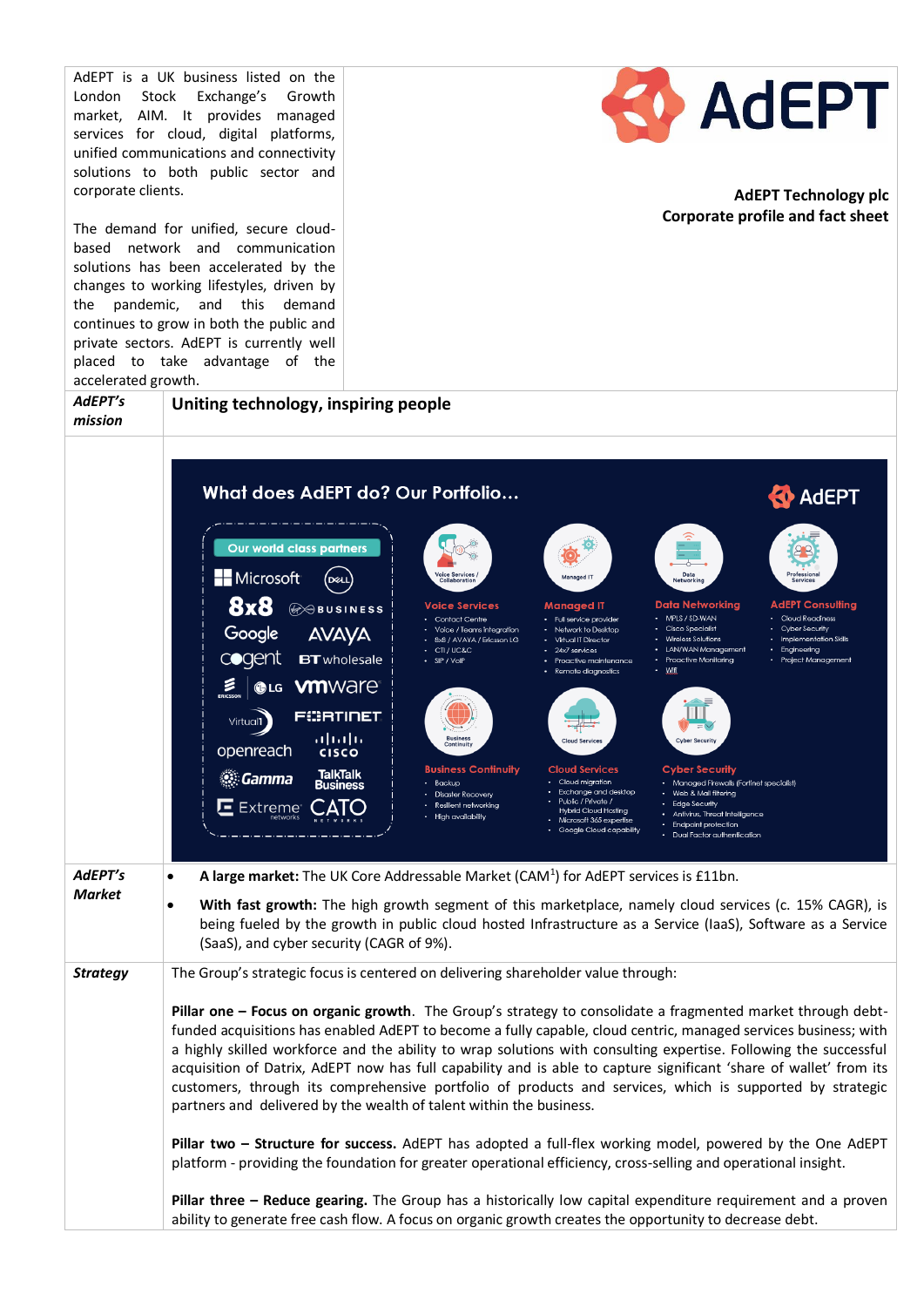| <b>Scalable</b><br>platform                            | One AdEPT is a truly integrated operating system across the whole business. A full-flex working model, it enables<br>excellent customer services and cross selling.                                                                                                                                                                                                                                                                                                                                                                                                                                                                                                                                                                                                           |
|--------------------------------------------------------|-------------------------------------------------------------------------------------------------------------------------------------------------------------------------------------------------------------------------------------------------------------------------------------------------------------------------------------------------------------------------------------------------------------------------------------------------------------------------------------------------------------------------------------------------------------------------------------------------------------------------------------------------------------------------------------------------------------------------------------------------------------------------------|
| <b>Successful</b><br>acquisitions<br>since 2014        | <b>AdEPT</b> acquisitions<br>Centrix COMMSGROUP<br>DATRIX<br>- Health & Business Centre focus<br>· Managed Services expertise<br>- Enterprise Networks & Security<br>- Avaya expertise<br>· Legal, insurance focus<br>- NHS presence<br>· IT & Security expertise<br>· Doncaster offices<br>· Education focus<br>· Doctors surgeries, construction                                                                                                                                                                                                                                                                                                                                                                                                                            |
| <b>Updated</b><br><b>Operational</b><br>structure      | As part of its consolidation, AdEPT has recently moved from five divisions to two, which reflect its geographic<br>and sector focus:<br><b>AdEPT North &amp; Education</b><br>AdEPT South & Healthcare                                                                                                                                                                                                                                                                                                                                                                                                                                                                                                                                                                        |
| Cash<br>generative<br>business<br>model                | AdEPT operates a highly efficient, cash generative business model, which will enable it to reduce Senior Net<br>Debt ratio to a target below 2x. The model produces high levels of revenue visibility and is low capital-intensive.<br>c75% of revenue is recurring<br>$\bullet$<br>48% of revenue is public sector and health care<br>$\bullet$<br>EBITDA margin c17%%<br>$\bullet$<br>Cash conversion over 80%<br>$\bullet$                                                                                                                                                                                                                                                                                                                                                 |
| <b>Investment</b><br>is targeted<br>at AdEPT<br>Nebula | About AdEPT Nebula: There is an increasing demand for 'hybrid cloud' services, where customers purchase<br>public cloud solutions alongside private cloud owned and hosted applications. AdEPT is meeting this demand<br>through investment in its own IP, AdEPT Nebula.<br>Through a single secure connection, a business can get access to services such as; hosted applications, cloud<br>telephony, Microsoft solutions, public or private cloud services (or a mix called hybrid cloud), carrier class<br>connectivity and much more, all within a secure and managed service.                                                                                                                                                                                           |
| <b>Strong Track</b><br>record                          | The company has a history of delivering consistent growth in a dynamic market through its agility. AdEPT has<br>proved that it is capable of capitalising on new market developments, new products, and changing trends in a<br>timely manner, adapting swiftly to fulfil its customers' needs.<br>AdEPT is currently well placed to take advantage of the acceleration of growth in advanced cloud-based<br>solutions, which has been driven by the COVID-19 pandemic as businesses switch to more flexible, hybrid<br>working patterns.<br>Whilst the Group continues to generate revenues from helping customers move away from the BT copper<br>technology infrastructure, this revenue stream is reducing as AdEPT focuses on the provision of new VoIP<br>technologies. |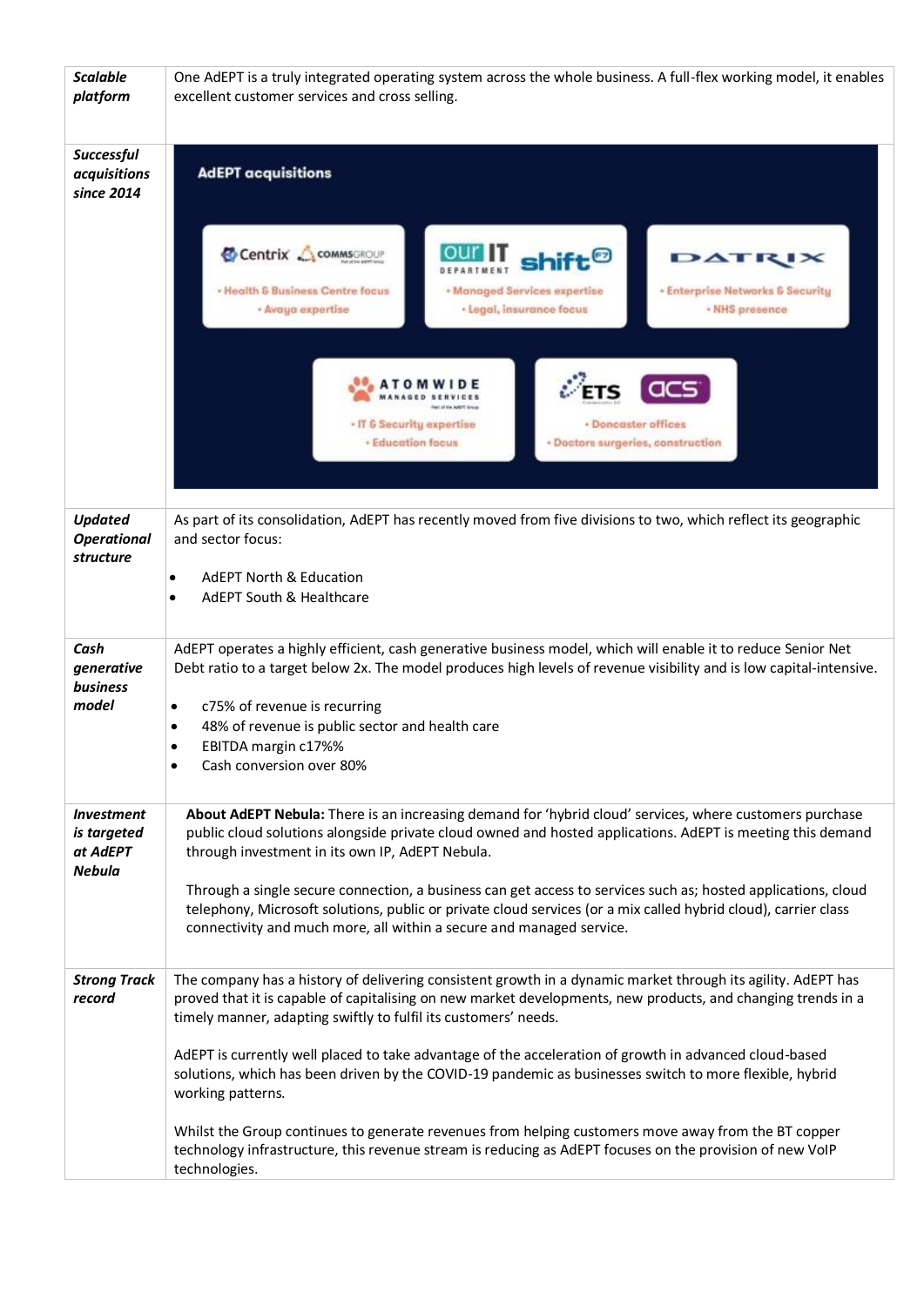